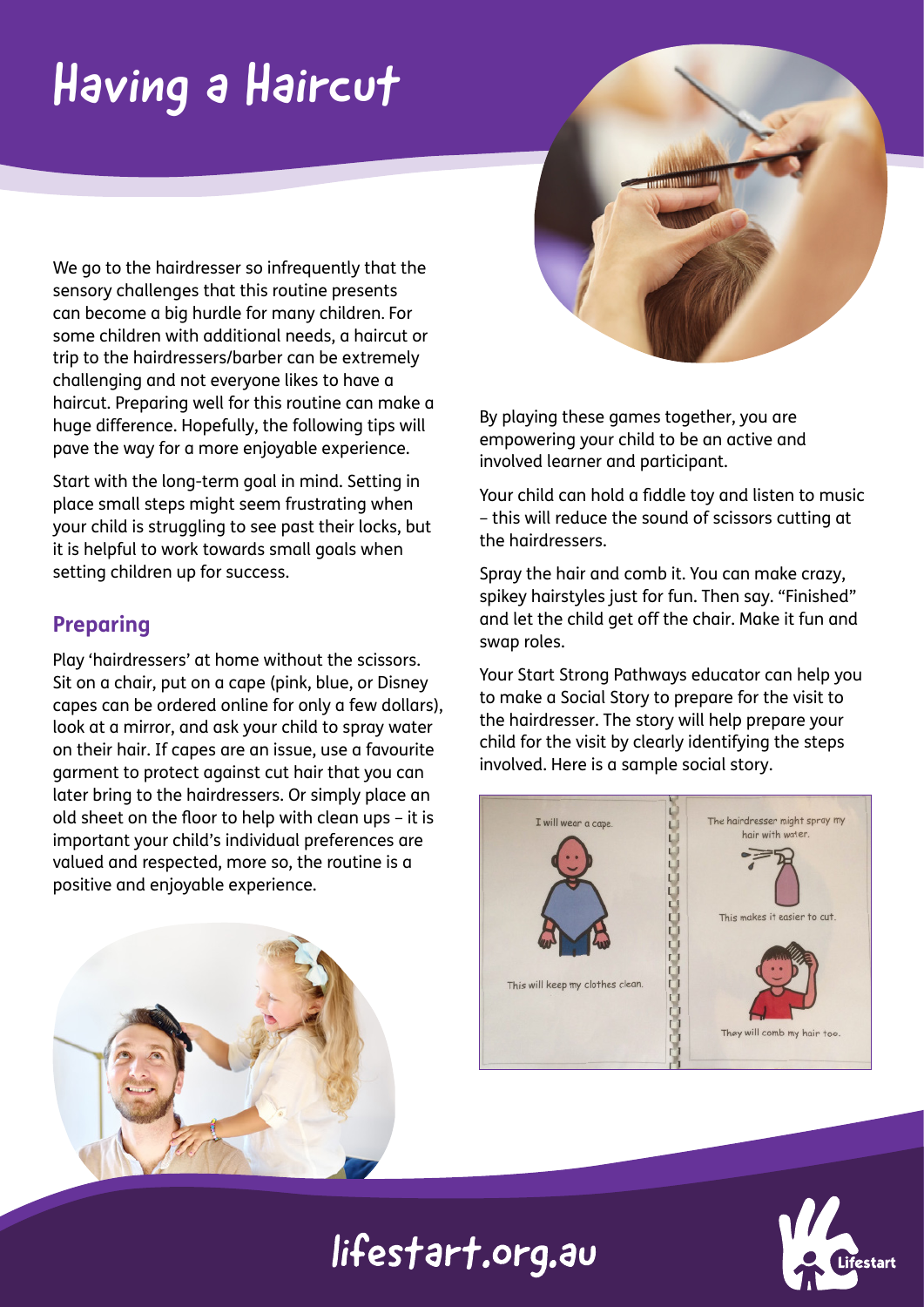

Read books about the experience such as *Getting My First Haircut* – a sticker book, or *The Haircut* by Theo Heras. Talk together about why we a need haircut, how it does not hurt the hair, and the hair will grow again.

Watch some YouTube videos of children having their hair cut.

#### **Haircutting at home or in the salon?**

Sometimes it is best initially to cut the hair at home and just one snip at a time. The aim is to desensitise them to the sound of the scissors, with the ultimate goal of having the hair cut in a salon. Others in the family can have a snip at the same time to model the experience.

Don't surprise your child – forewarn them by saying, "It is time for one snip – then you can have your dessert/toy/show."

If scissors are too challenging now, you could start with a hair thinning comb to reduce the quantity of hair while you build up your child's skills.

#### **Choosing the hairdresser**

If you are going to a salon, find an understanding hairdresser and talk to them about your child and how they may react. Discuss the seating options and the cape and bring your own if possible. If your child does not like mirrors, arrange for a drape to be placed over the mirror.

Talk with your child before the day to discover what they want and what part of their hair they want cut first. Promoting choice and control further motivates children to be active participants of learning. You may also want to give the hairdresser some tips, for example speaking in simple sentences. Make a plan for what to do if the haircut cannot be completed i.e. what to cut first so this won't be a problem. Is it better to cut small snips at the side first so the child can see what is happening?

Introduce your child gradually to the hairdresser – just pop in to say, "Hi" when you are passing. Then visit the salon and watch someone they know (a sibling or a parent) having a haircut. Take photos of the haircut so this can be discussed at home. Prepare your child for the haircut by marking it on the calendar with a haircut symbol so they know when it is coming.

Choose a time of day when your child will be at their best – not straight after preschool.

Your therapist can help you to make up some visuals or pictures to show what will happen. Depending on how familiar your child is with visuals, you might use two pictures (haircut/park) or you may want a sequence showing scissors/ comb/spray bottle/hairdryer/finished/park. Use them in the hairdresser play before the visit, as well as in the salon.



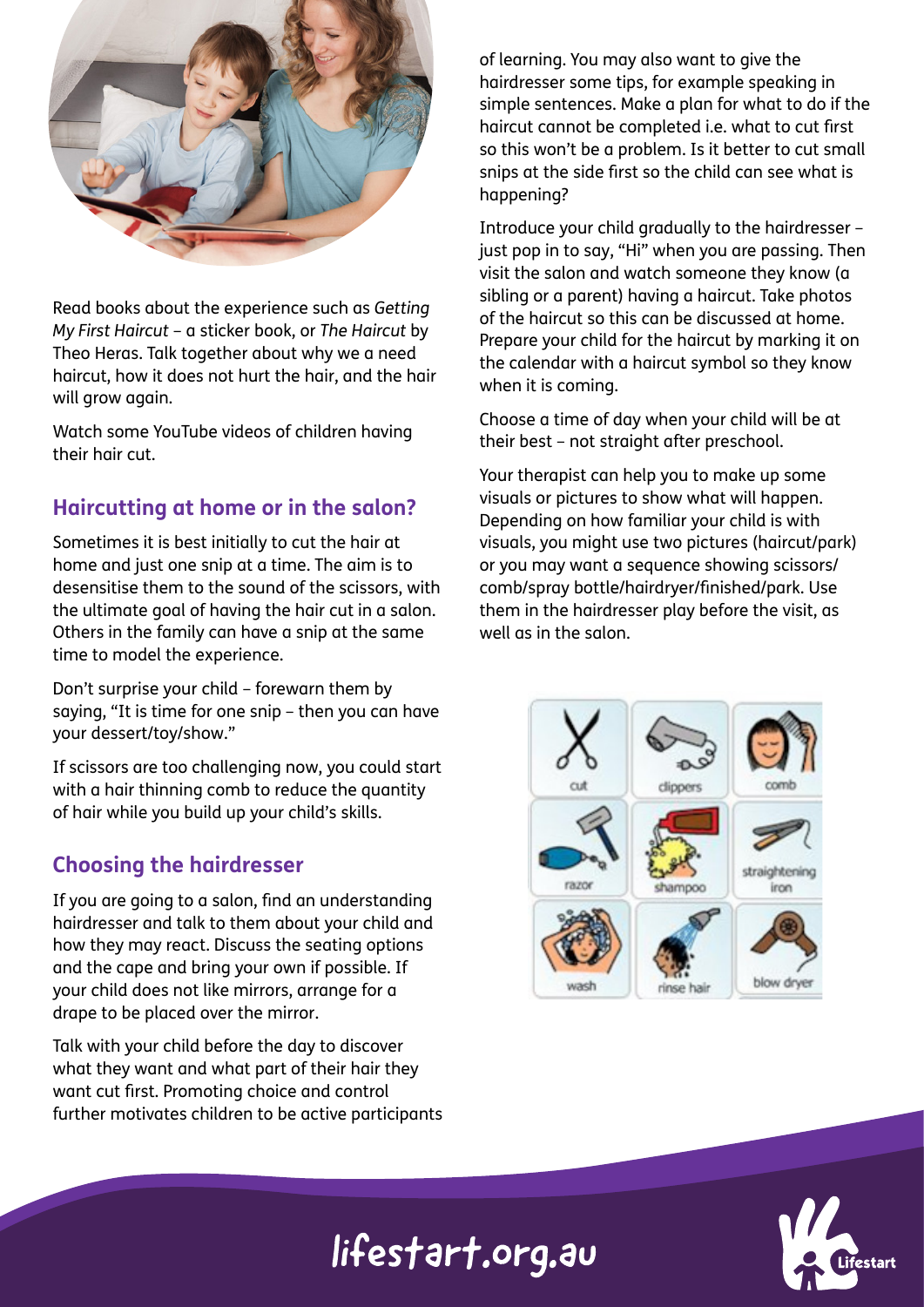#### **On the day**

Bring your visuals and Social Story if you have one. Plan a treat after the cut such as going to the park and bring a photo to remind your child of this.

Bring a snack and a drink bottle. Crunching and sucking will help to calm and regulate your child. Your therapist will be able to help you to understand the best calming activities for your child if you are in any doubt.

Consider opportunities for your child to be an active participant, for example, you may like to ask your child if they want to sit or stand during the cut. It is important they feel comfortable and supported throughout this routine.

Many children are sensitive to the noise of clippers so you could ask the hairdresser to use scissors only. You may also like to consider using *[Calming Clippers](https://www.amazon.com/gp/product/B00XMC5I8M?ie=UTF8&tag=sensprocdisop-20&camp=1789&linkCode=xm2&creativeASIN=B00XMC5I8M).* Bring a personal music player/ iPod and speakers with some favourite music or stories to distract them and block out some of the background noise.

Bring a change of clothes in case some hair gets inside their clothes.

If your child is having their hair washed, take your own shampoo which will smell familiar. You may like to also consider if your child would benefit from wearing swimming goggles to reduce the risk of water going into their eyes – ear plugs may also reduce water going into your child's ears. You could ask the hairdresser to let the child use the water spray to dampen the hair, as a fun game.





Consider your child's sensory preferences. For some children having their hair brushed can be daunting so perhaps, your child would like to use a brush from home or a specific type of comb.

Where it is safe and appropriate to do so, ask your hairdresser if your child can explore some of the tools, such as the blow dryer or combs. This will help children to become familiar with such items and further support their sense of feeling safe and supported.

A weighted lap pad could be used to reduce anxiety whilst in the barber's chair. Your Occupational Therapist will be able to guide you to know if this will be suitable for your child. If your child is familiar with timers, use one to indicate how long the cut will take. Otherwise, ask the hairdresser to use the 'count to 10' and then a take a break method. When they start cutting, start counting from 1 to 10, and then take a break. This way, your child will know how long each session will be.

Use phrases like, "Almost there", or "Just this last bit" so that your child knows that the haircut will be over soon.

Speaking of breaks, take plenty of them. If necessary, have the hair cut in stages over several days.

A small reward like an activity or a lollipop at the end of the haircut works wonders and can be used as an incentive for the next visit.